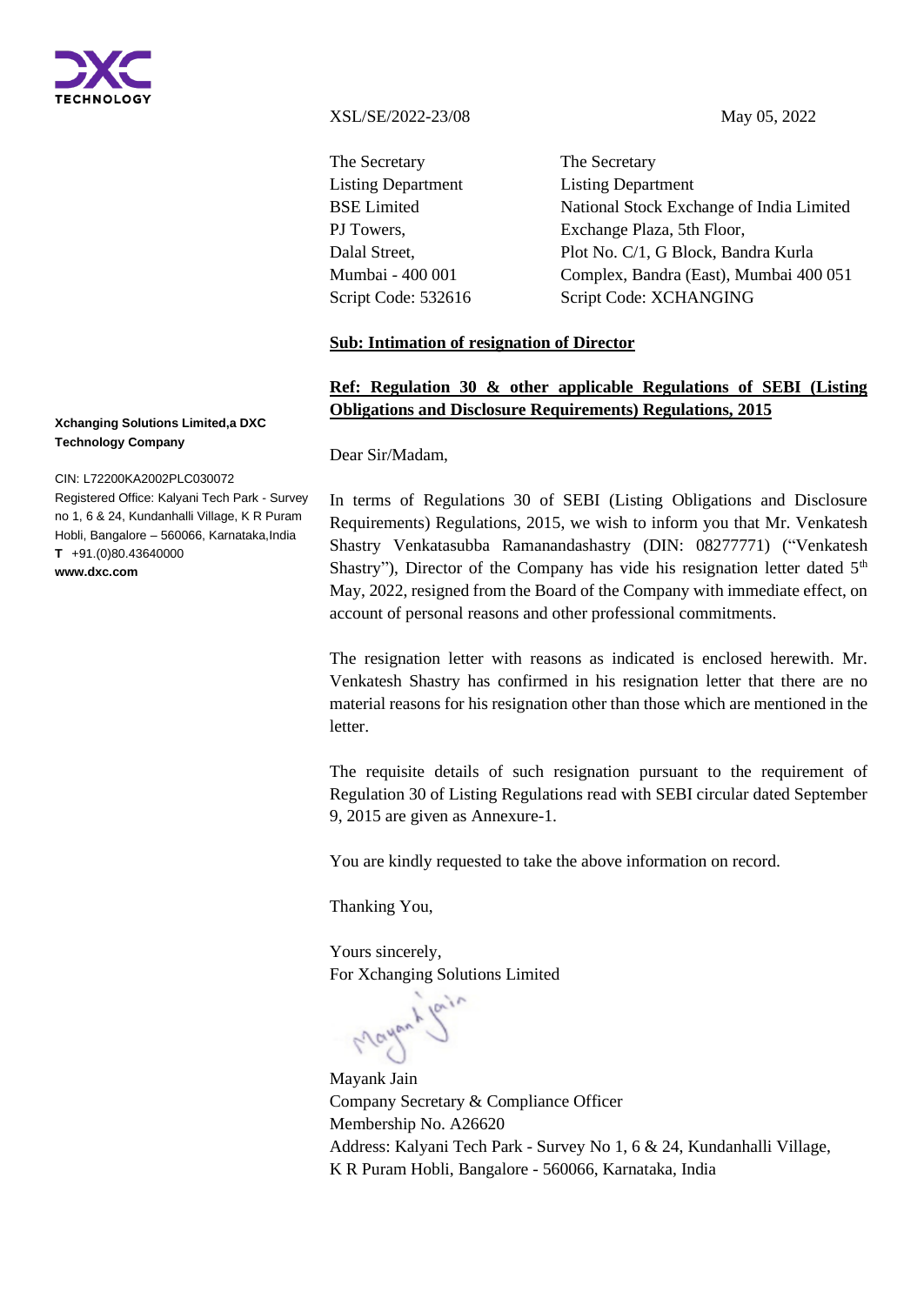

## **Annexure -1**

The Details as required under SEBI Circular No. CIR/CFD/CMD/4/2015 dated 09 September, 2015:

|                                                                                                                                                                                                                                                                                                | <b>Name</b>                                                                    | of             | the              | Mr.                                                 | Venkatesh        | <b>Shastry</b> | Venkatasubba |
|------------------------------------------------------------------------------------------------------------------------------------------------------------------------------------------------------------------------------------------------------------------------------------------------|--------------------------------------------------------------------------------|----------------|------------------|-----------------------------------------------------|------------------|----------------|--------------|
|                                                                                                                                                                                                                                                                                                | <b>Director</b>                                                                |                |                  |                                                     | Ramanandashastry |                |              |
|                                                                                                                                                                                                                                                                                                | <b>Reason</b><br><b>Change</b>                                                 |                | for              | Resignation as Director of the Company due to       |                  |                |              |
|                                                                                                                                                                                                                                                                                                |                                                                                |                | viz.             | personal reasons and other professional commitments |                  |                |              |
|                                                                                                                                                                                                                                                                                                | appointment,<br>resignation,<br>removal, death or<br>otherwise.                |                |                  |                                                     |                  |                |              |
|                                                                                                                                                                                                                                                                                                | <b>Date of Cessation</b>                                                       |                |                  | May 05, 2022                                        |                  |                |              |
| <b>Xchanging Solutions Limited, a DXC</b><br><b>Technology Company</b><br>CIN: L72200KA2002PLC030072<br>Registered Office: Kalyani Tech Park - Survey<br>no 1, 6 & 24, Kundanhalli Village, K R Puram<br>Hobli, Bangalore - 560066, Karnataka, India<br>$T + 91.(0)80.43640000$<br>www.dxc.com | <b>Brief Profile</b><br>case<br>appointment)                                   |                | (in<br><b>of</b> |                                                     | Not applicable   |                |              |
|                                                                                                                                                                                                                                                                                                | <b>Disclosure</b><br>relationships<br>between Directors<br>(in<br>appointment) | case           | of<br>of         |                                                     | Not applicable   |                |              |
|                                                                                                                                                                                                                                                                                                | <b>Name</b><br>listed entities in<br>which<br>holds<br>directorship            | of other<br>he | also<br>the      | <b>Nil</b>                                          |                  |                |              |